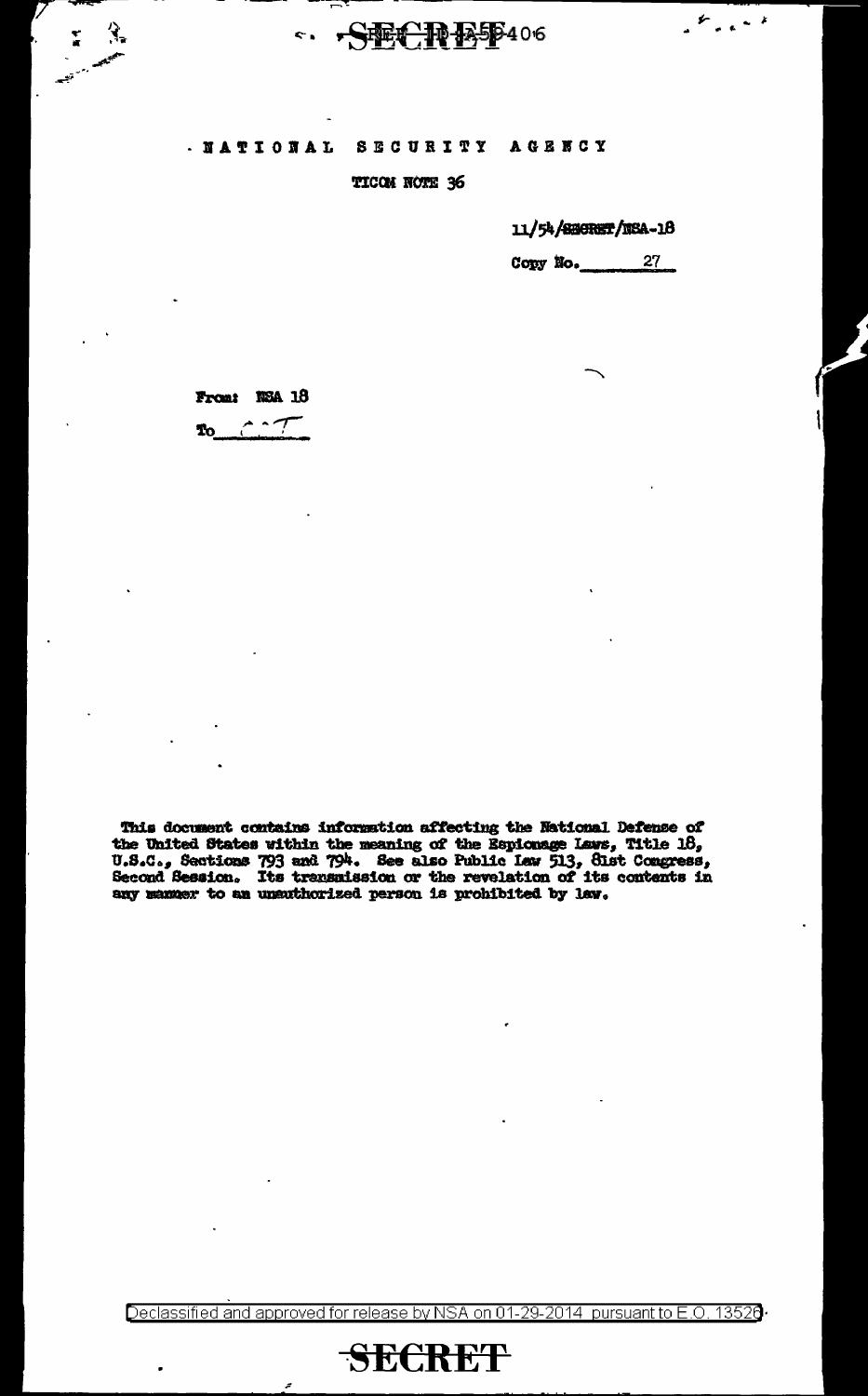## **FEC ID 1250406**

### TICON NOTE 36

### 11/54/SECRET/NSA-18

 $\mathcal{L}$  , and the set of  $\mathcal{L}$ 

### Russian Sources of Information.

When Part III of Flicke's "War Secrets in the Ether" was reviewed by higher authority, four pages were removed from the section entitled "Where did the Russians get their information?" since the material was thought to require classification. The content of these pages, 77-80, is reproduced here for the benefit of a suitably limited circle of readers.

The author's surmise that German enciphered traffic was read by opponents is interesting, even though he admits that he has no absolute proof. The fact that a man of his experience and with his background entertains this idea suggests the necessity for constant vigilance lest one's own systems suffer compromise due to complacency.

Translated: R.W.P. August 1954 Distribution: normal

 $\tilde{\cdot}$ 

4 pages

30 copies

 $\mathbf{1}$ 

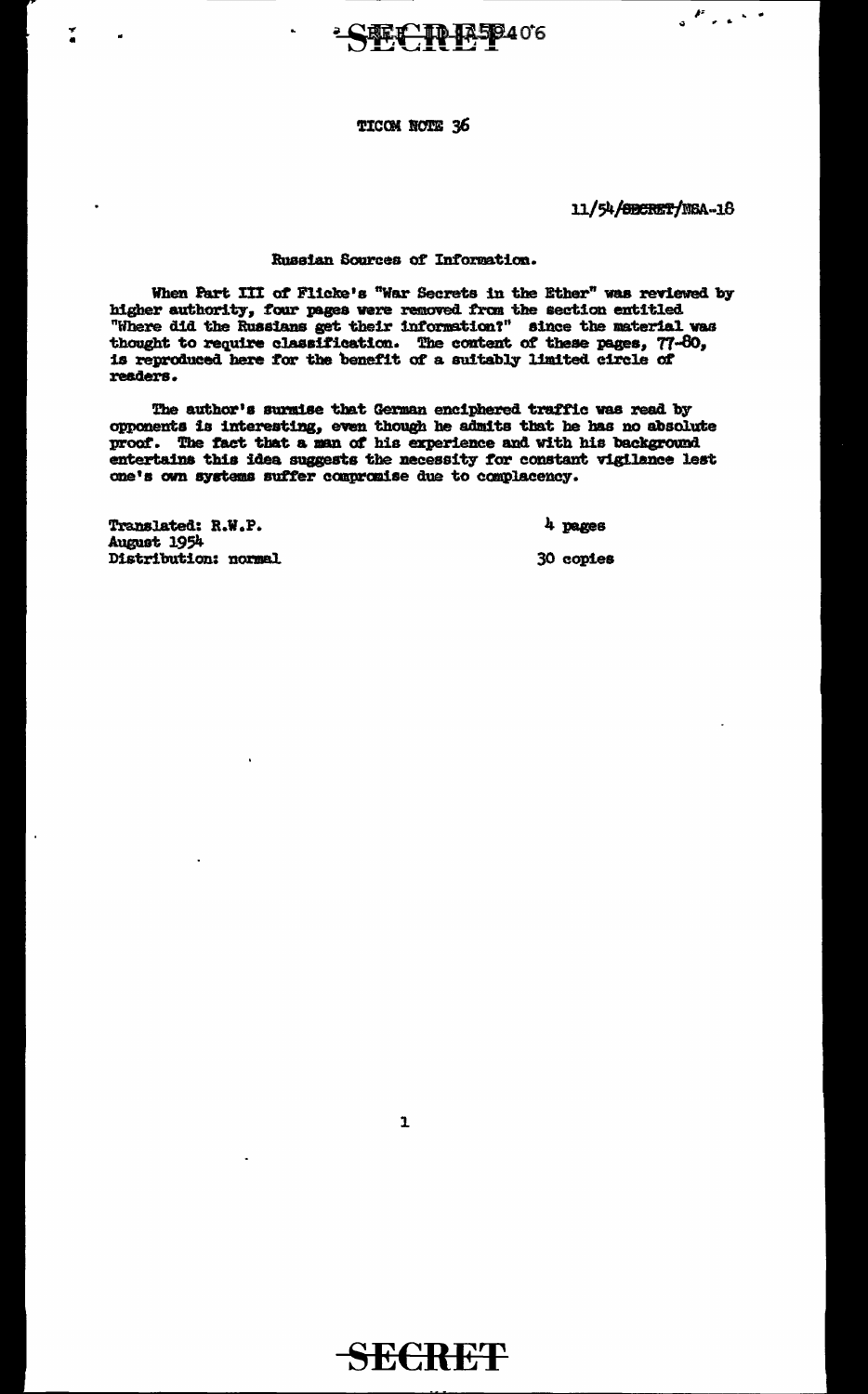I do know when they [the Russians] succeeded in breaking into the German cryptographic systems. In my estimation, they were able by early March 1942 to read currently at least one or two of the cryptographic systems used by the German High Command. That put them in a position to recognize all details of the German initial assembly in the Kharkov area and the underlying operational ideas. For there is no doubt that they knew all this long before the beginning of the fighting. And it testifies to their confidence in the strength and striking power of the Red Army - this army which Hitler was supposed to have broken long before - that as soon as they knew of German intentions and preparations, they decided to undertake a strong concentration of troops in the opposite area and to strike the German assemblies with great force.

·SECREF-9406

 $\mathcal{F}_{\text{max}}$  , and

The "Kharkov case", which will be clarified later in another way, was not an isolated one. There were numerous indications that the Russians on all sectors of the front were well informed regarding the situation on the German side. I have already said that my view of this matter rests on the symptoms observed and deductions therefrom. I might illustrate this general statement by an example.

The cipher machine had been introduced by the German army for radio truffic about 1927. After years of work the so-called "Enigma" was developed, a cipher machine which was operated like a typewriter and automatically transformed plaintext into cipher text by a system of wheels, ring settings, and pluggings. By changing the wheel order, the ring setting, and the plugging, a vast mumber of variations could be introduced into the cipher text and the key could be changed daily. In the view of the cryptanalytic experts, messages enciphered with the [Enigma] could not be deciphered by unauthorized parties and were therefore secure against foreign intercept services.

Some experts of the German intercept service had warned from the very beginning against attributing excessive significance to this machine, since it would suffice if the enemy reconstructed a considerable number of the machines which was possible at any time - and then typed off in a purely mechanical manner the various possibilities - which could be done very rapidly. With one machine it would be possible to test four variations in a minute; i.e., 5,500 to 6,000 possibilities in 24 hours. By using a greater number of machines this total could be increased correspondingly.

**SECRET**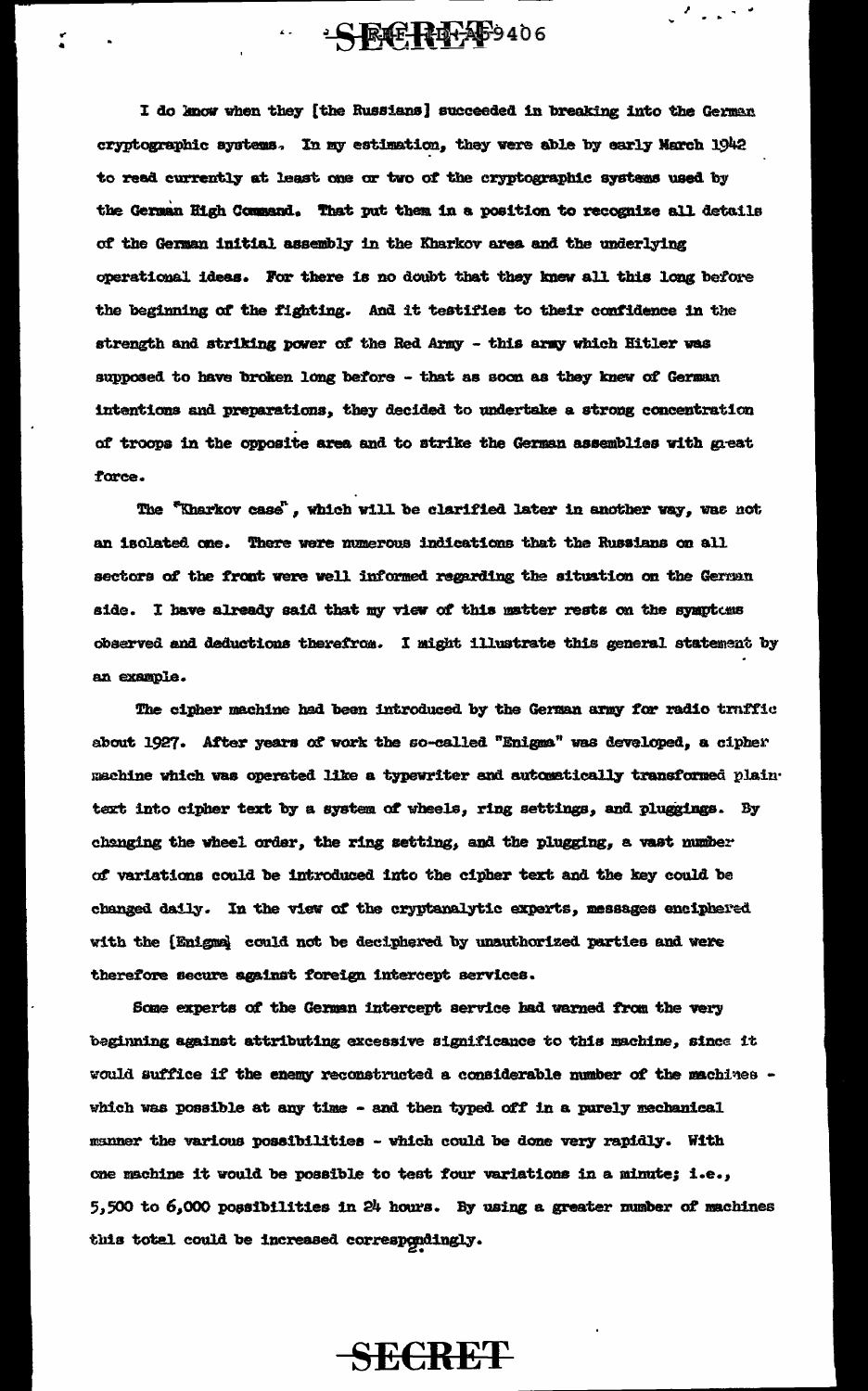When Czechoslovakia was occupied by German troops, evidence was found in Prague that the Czechs had deciphered messages enciphered with the "Enigma". How this was done remained unknown. But this proved that unauthorized decipherment of Enigma messages was possible. One of the German cryptunalytic experts then undertook to check the machine and found that solution was possible given a minimum of 25 messages enciphered with the same setting of the machine. Now it is quite easy to find 25 messages in  $24$  hours, consequently foreign cryptanslytic services had a good chance of reading enciphered German army traffic. The "Enigma" was then altered somewhat by increasing the number of wheels from three to five, whereupon the cryptanalytic experts in Berlin declared that henceforth messages enciphered with this machine would be secure.

 $\overline{SFR}$   $\overline{R}$   $\overline{R}$   $\overline{R}$   $\overline{R}$   $\overline{R}$   $\overline{R}$   $\overline{R}$   $\overline{R}$   $\overline{R}$   $\overline{R}$   $\overline{R}$   $\overline{R}$   $\overline{R}$   $\overline{R}$   $\overline{R}$   $\overline{R}$   $\overline{R}$   $\overline{R}$   $\overline{R}$   $\overline{R}$   $\overline{R}$   $\overline{R}$   $\overline{R}$   $\overline$ 

 $\leq$  , , , , ,

Years passed. The Second World War brought Germany three years of great victories and two years of equally great defeats and reverses. During all this time the German military staffs had worked to their heart & content with the Enigma. And hundreds of thousands of radiograms had been shot out into space. Then in the spring of 1944 the following happened.

A German office in France inquired via Paris of the cryptanalytic unit of OKW in Berlin whether messages on a Polish agent network with a certain characteristic were being deciphered and read. Due to some disturbance of the teletype network, the answer was sent by radio; it was affirmative and was enciphered by the daily key of the "Enigma". Before 24 hours had elapsed the Polish cipher ceased to be used.

Someone may object that there might have been intentional or careles» betrayal on the part of the German military office in France and that the content of the Berlin answer was revealed to the enemy after it had been deciphered at the office to which it was addressed. Of course this is a possibility. However, I consider it unlikely. I am convinced that the messages enciphered by this "Enigma" were currently deciphered and read by both the English and Russian cryptanalytic services.

In spite of this obvious warning, nothing changed in Germany. Any idea of doing away with the "Enigma" met immediately with resolute opposition. In the competent offices there was no longer the vigor or the possibility of carrying out the long chain of measures and changes which would result from  $\frac{3}{3}$